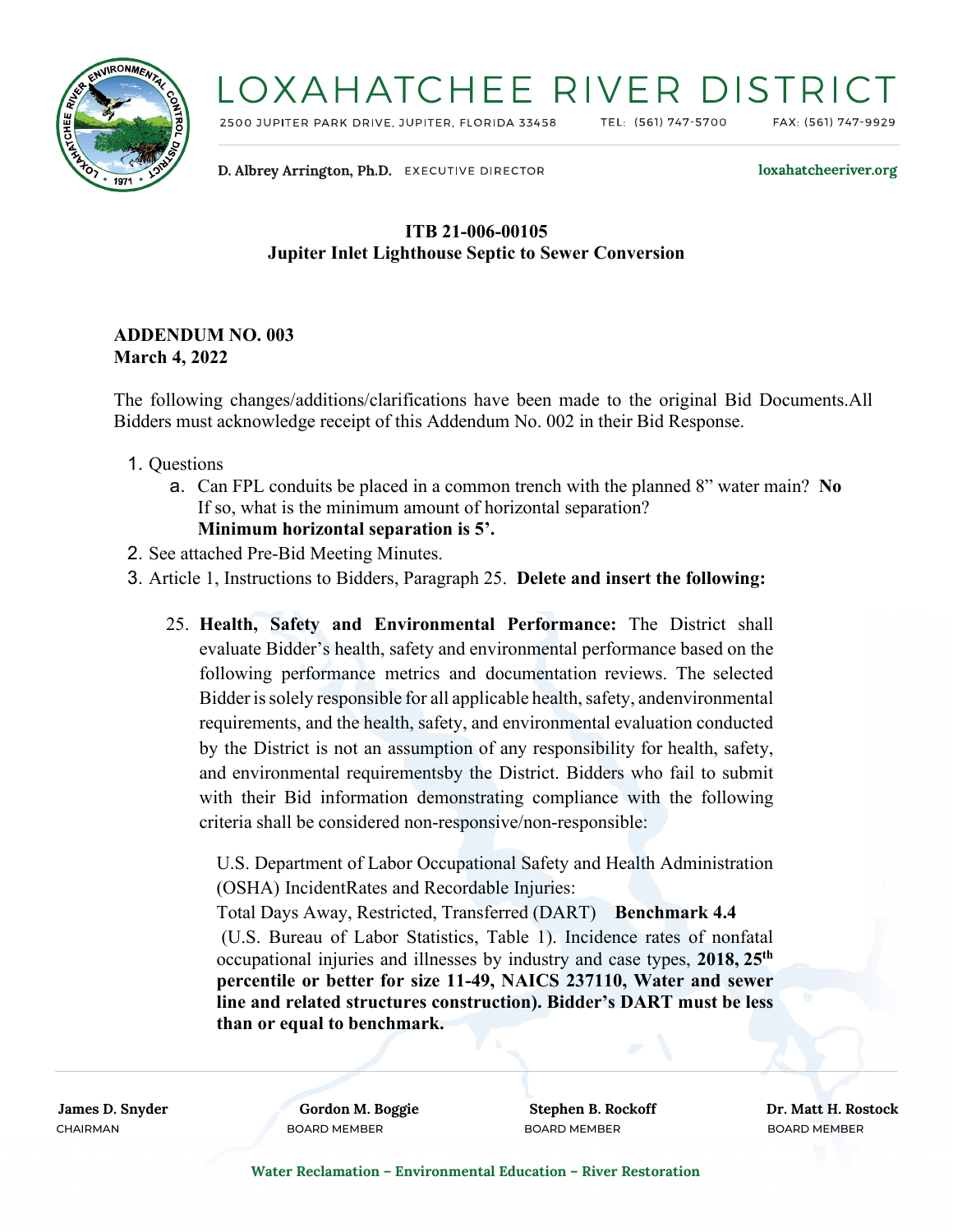Total Recordable Incident Rate (TRIR) **Benchmark 6.8** (U.S. Bureau of Labor Statistics, Table 1. Incidence rates of nonfatal occupational injuries and illnesses by industry and case types, **2018, 25th percentile or better for size 11-49, NAICS 237110, Water and sewer line and related structures construction). Bidder's TRIR must be less than or equal to benchmark.**

#### Fatalities: **0**

 Work related fatalities resulting in OSHA citations within the last three years, OR if 1 or more work related fatalities resulting in an OSHA citation exist within the last three years, the contractor must have mitigated risk of recurrence by implementing adequate industry standard safety procedures and training as determined by OSHA by providing such OSHA determination to the District.

Bidder shall submit a health, safety and environmental plan for Construction and General Industry. The health, safety and environmental plan must address the following minimum requirements:

> Lockout/Tagout Excavation Trenching and Shoring Permit Required Confined Space Injury Reporting/Investigation Operator Qualifications Hot Work Personal Protective Equipment Electrical Safety Near Miss, Behavioral Based Safety Qualified, Certified and Competent Employees

OSHA Inspection Detail review must show no Serious or Willful violations in the previous 36 months and no unresolved Failure to Abate Prior Violation in the previous 36 months andno active Failure to Abate Prior Violation.

Bidder shall submit with their Bid OSHA Form 300A completed for the previous year, an Experience Modification Rating letter from its insurance carrier for the current period and a copy ofits written health, safety and environmental program with training records for the previous 36 months.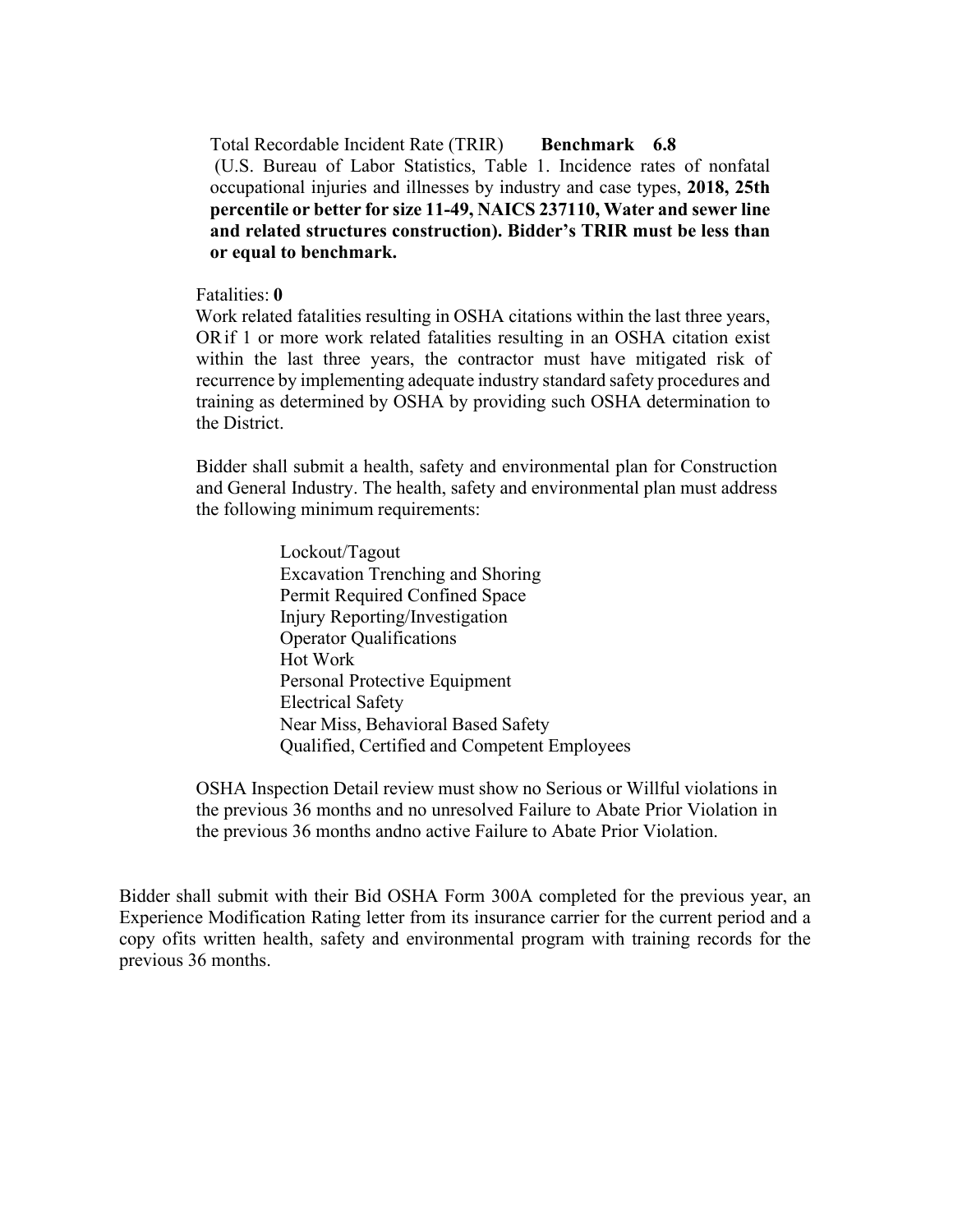

# LOXAHATCHEE RIVER DISTRIC

2500 JUPITER PARK DRIVE, JUPITER, FLORIDA 33458

TEL: (561) 747-5700

FAX: (561) 747-9929

D. Albrey Arrington, Ph.D. EXECUTIVE DIRECTOR

loxahatcheeriver.org

**Jupiter Inlet Lighthouse Septic to Sewer Conversion - Rebid N20012/21-006-00105 Pre-Bid Meeting Minutes February 24, 2022 2:30 PM**

- 1. Introductions:
	- a. Owner Loxahatchee River Environmental Control District
	- b. Engineer
		- a. Loxahatchee River Environmental Control District
		- b. Holtz Consulting Engineers
- 2. Non-mandatory Pre-Bid Meeting:
- 3. All bidders are encouraged to visit the site. The site will be accessible to bidders on March 3, 2022 at 10:00 am. NOTE: This is not a meeting, the site will only be accessible. No venue for question/answers will be provided.
- 4. Intent:
	- a. Inform bidders about project. Point out items of interest and ensure bidders understand what the project entails.
	- b. Nothing said in this meeting changes the Bidding Documents.
- 5. Scope: Installation of approximately 1,290 linear feet of 8-inch gravity sewer and seven manholes to serve 8 structures on the Jupiter Inlet Lighthouse Park property. Project includes installation of a new commercial duplex lift station and connection of a new 2" discharge force main from the station to an existing 2" force main. The commercial duplex station will be furnished by the Owner. The project also includes installation of three low pressure residential grinder pump stations and associated 2" low pressure force main. The Project also includes replacement of the existing private potable water system with new 8" and 6" PVC water mains and services, fire hydrants, and connection of the new water system to the existing water meter. Work includes site modifications including grading and demolition of existing asphalt roadway and replacement with sod and compacted shell rock, as well as various stormwater improvements including construction of swales. The Work includes general conditions, bonds, indemnification, mobilization, demobilization, start-up, testing, record drawings, operation and maintenance manuals, training, and any all other necessary items to provide a complete and operating system.

CHAIRMAN BOARD MEMBER BOARD MEMBER BOARD MEMBER

**James D. Snyder Gordon M. Boggie Stephen B. Rockoff Dr. Matt H. Rostock**

**Water Reclamation – Environmental Education – River Restoration**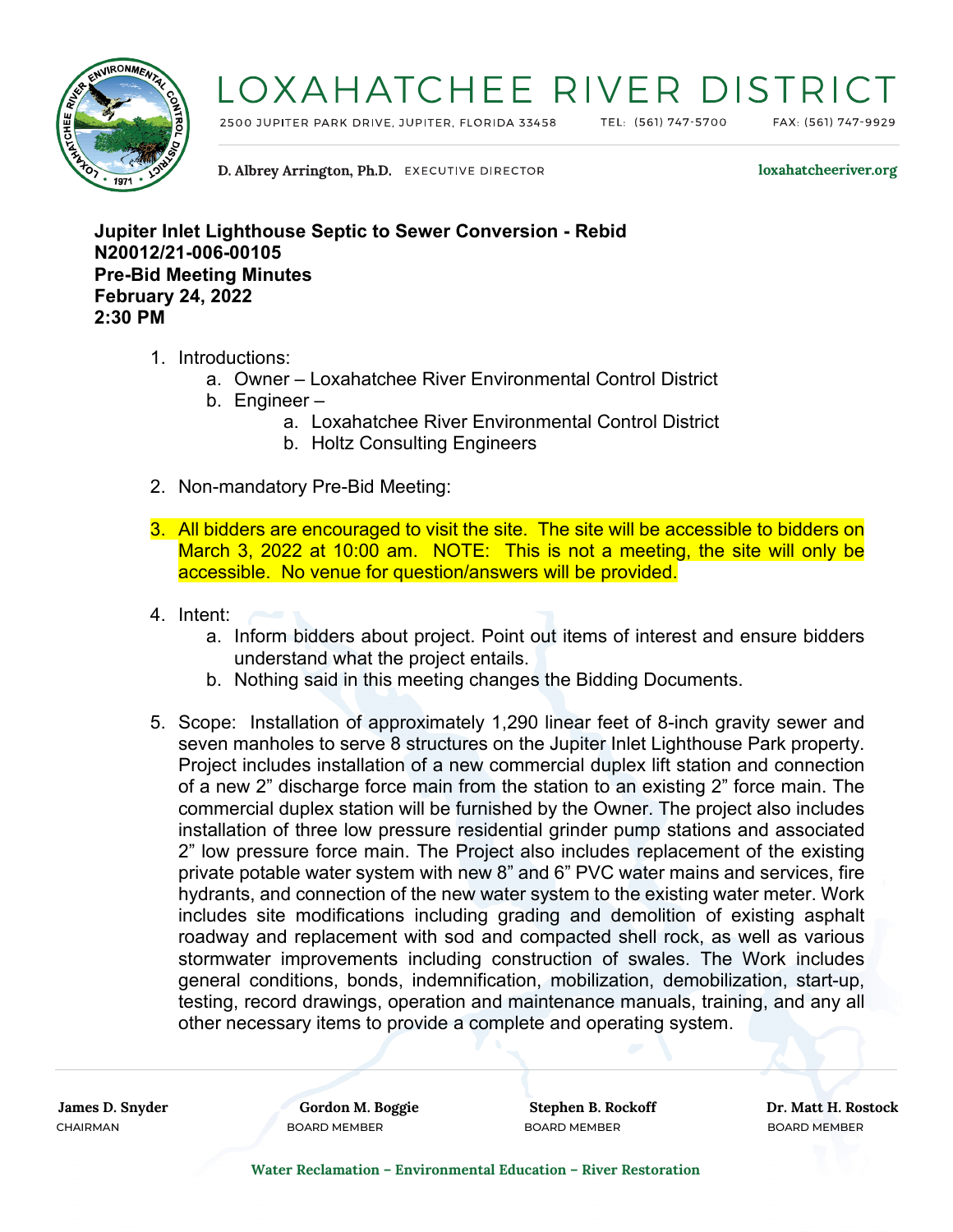- 6. Owner Furnished Equipment
	- Lift Station
		- Pumps
		- Wetwell
		- Hatch
		- Wetwell piping
		- Rail system
		- Valve pit
		- Valve pit piping assembly
		- Control panel
		- Floats
	- Low pressure pumping unit
		- Pumps
		- Wetwell
		- Hatch
		- Wetwell piping
		- Valve box
		- Valve box piping assembly
		- Control panel
		- Floats
- 7. Contract Time
	- Substantial Completion: 150 Calendar Days
	- Final Completion: 65 Calendar Days from Substantial
- 8. Liquidated Damages:
	- Substantial Completion: \$100.00/Calendar Day
	- Final Completion: \$75.00/Calendar Day
- 9. Jurisdiction:
	- BLM Bureau of Land Management/Department of the Interior
	- Town of Jupiter
- 10.Work Zones:
	- Contractor is responsible for locating own staging and storage areas.
	- Contractor shall anticipate other work zones during construction including - The Science Center at JILONA
- 11.Work Hours: 7 a.m. to 4 p.m. no District Holidays
- 12.Holiday Schedule:
	- New Year's: 1/1/2022
	- Martin Luther King, Jr.: 1/17/2022
	- Memorial Day: 5/30/2022
	- Juneteenth: 6/19/2022
	- Independence Day: 7/4/2022
	- Labor Day: 9/5/2022
	- Veteran's Day: 11/11/2022
	- Thanksgiving: 11/24-25/2022
	- Christmas Eve: 12/23/2022
	- Christmas Day: 12/26/2022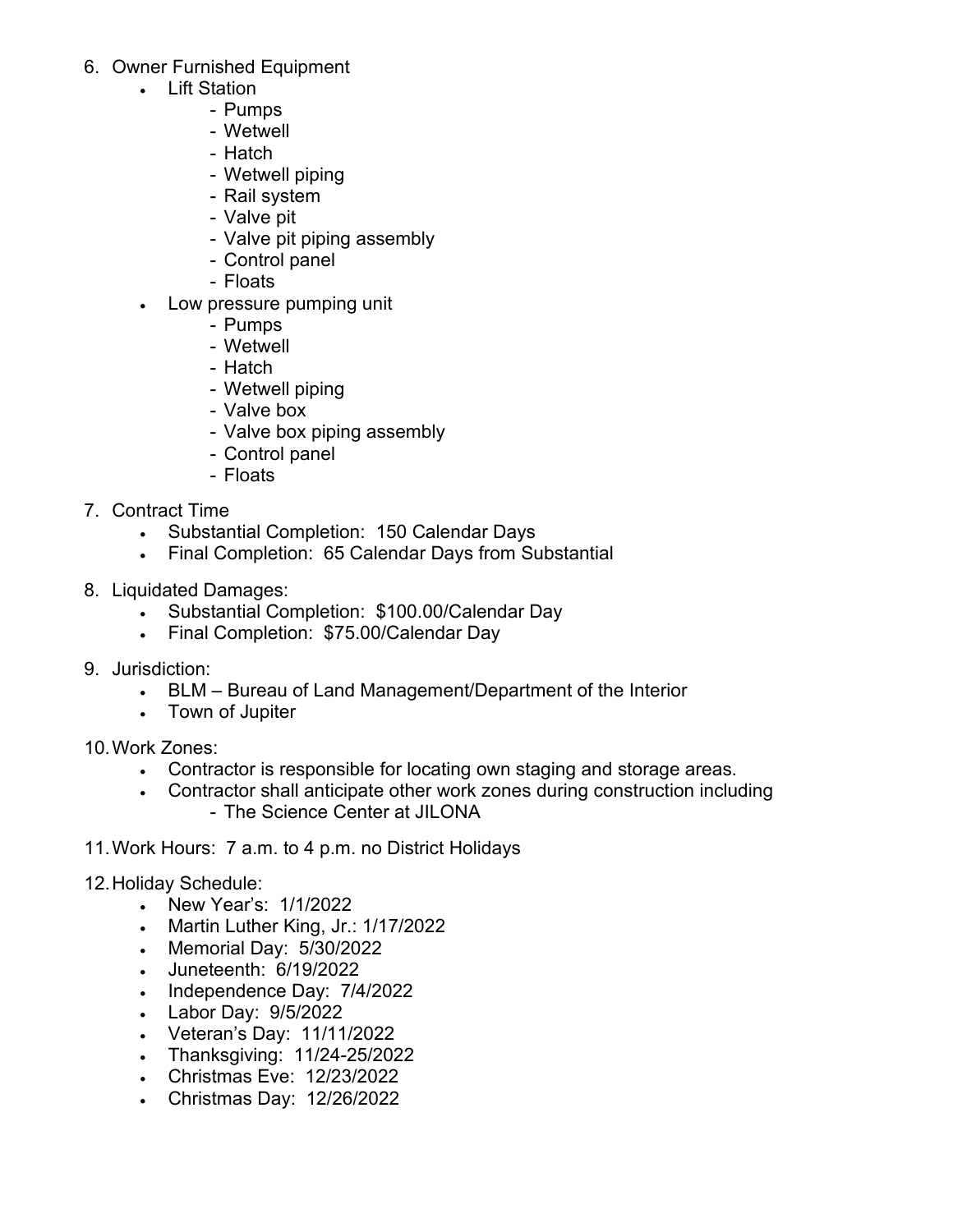- 13.Instructions to Bidders Item 2: Bids are due via DemandStar by 2:30 pm local time (Eastern Standard Time) March 15, 2022.
- 14.Bids may only be submitted via DemandStar.
- 15.Bids will be publicly opened in the Governing Board Room on March 15, 2022 at 2:30 pm.
- 16.Instructions to Bidders Item 2: Bid Security required in the amount of 10% of bid. Scanned copy to be included in bid on the Bid Due date. **Original must be submitted within 48 hours of Bid Due date or the Bid will be deemed non-responsive**. Original Bid Bond due not later than March 17, 2022 at 2:30 pm. Submit Bid Bonds to:

Kris Dean, P.E., Deputy Executive Director/Director of Engineering Services Loxahatchee River Environmental Control District 2500 Jupiter Park Drive Jupiter, FL 33458

- 17.Instructions to Bidders Item 4: Public Construction Bond 100% of total contract sum.
- 18.Instructions to Bidders Item 24: The Notice to Proceed for this project will be issued within 30 calendar days of Award of Contract at a time mutually agreed to by the Owner and lowest responsive bidder.
- 19.Instructions to Bidders Item 25: Health, Safety and Environmental Performance. Bid submittal includes OSHA Form 300A, Experience Modification Rating and written HSE program w/ training records.
- 20.Instructions to Bidders Item 26: Previous Performance on District Projects AND Special Conditions 9.49: Contractor's performance will be evaluated as part of the project and used in future bid evaluations.
- 21.Special Conditions 9.06: Maintenance Bond 50% of contract sum.
- **22.**Special Conditions 9.08: Contractors Insurance Requirements. Insurance requirements extend to Subcontractors also.
- 23.Special Conditions 9.37: Contractor shall employ and pay for the services of an independent test laboratory for specified testing.
- 24.Appendix C: Systems Shutdowns and Bypass Submittal requirement prior to scheduling work requiring shutdown
- 25.Engineer's Estimate: \$1,300,000
- 26.Deadline for questions is extended COB 3/4/2022 to allow for site visit
- 27.Addendum\_001: Revised prebid meeting time and date to February 24, 2022 at 2:30 pm
- 28.Addendum\_002 will be issued by 3/7/2022
- 29.Questions
	- Submit questions via email to [Purchasing@lrecd.org](mailto:Purchasing@lrecd.org)
	- Also see Questions and Answers from Addendum 3 from the original bid for additional information.